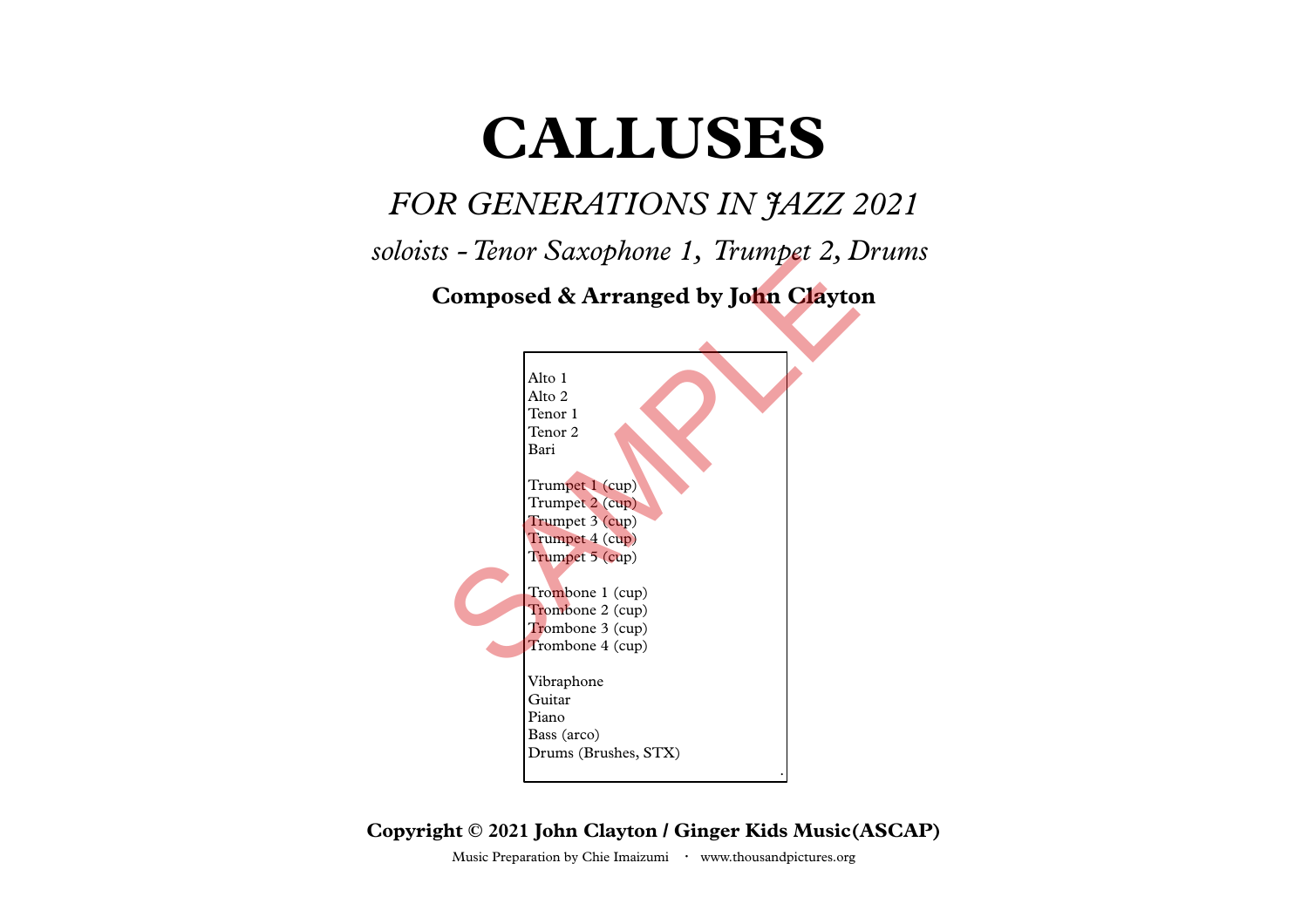

**Copyright © 2021 John Clayton / Ginger Kids Music(ASCAP)** 

 $\mbox{\texttt{Music Preparation}}$  by  $\mbox{\texttt{Chie Imaizumi}} \quad \mbox{\texttt{www.thousandpictures.org}}$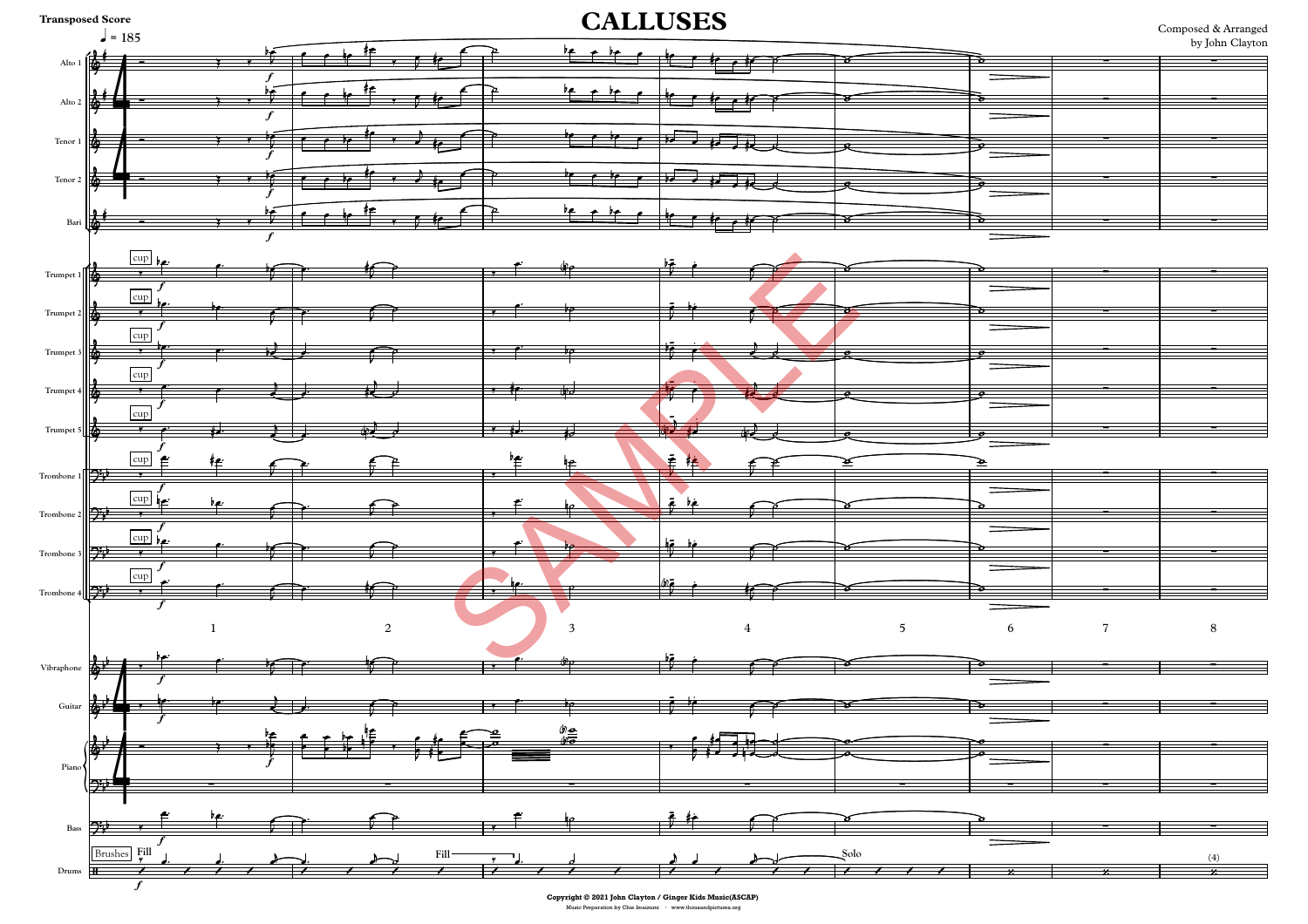